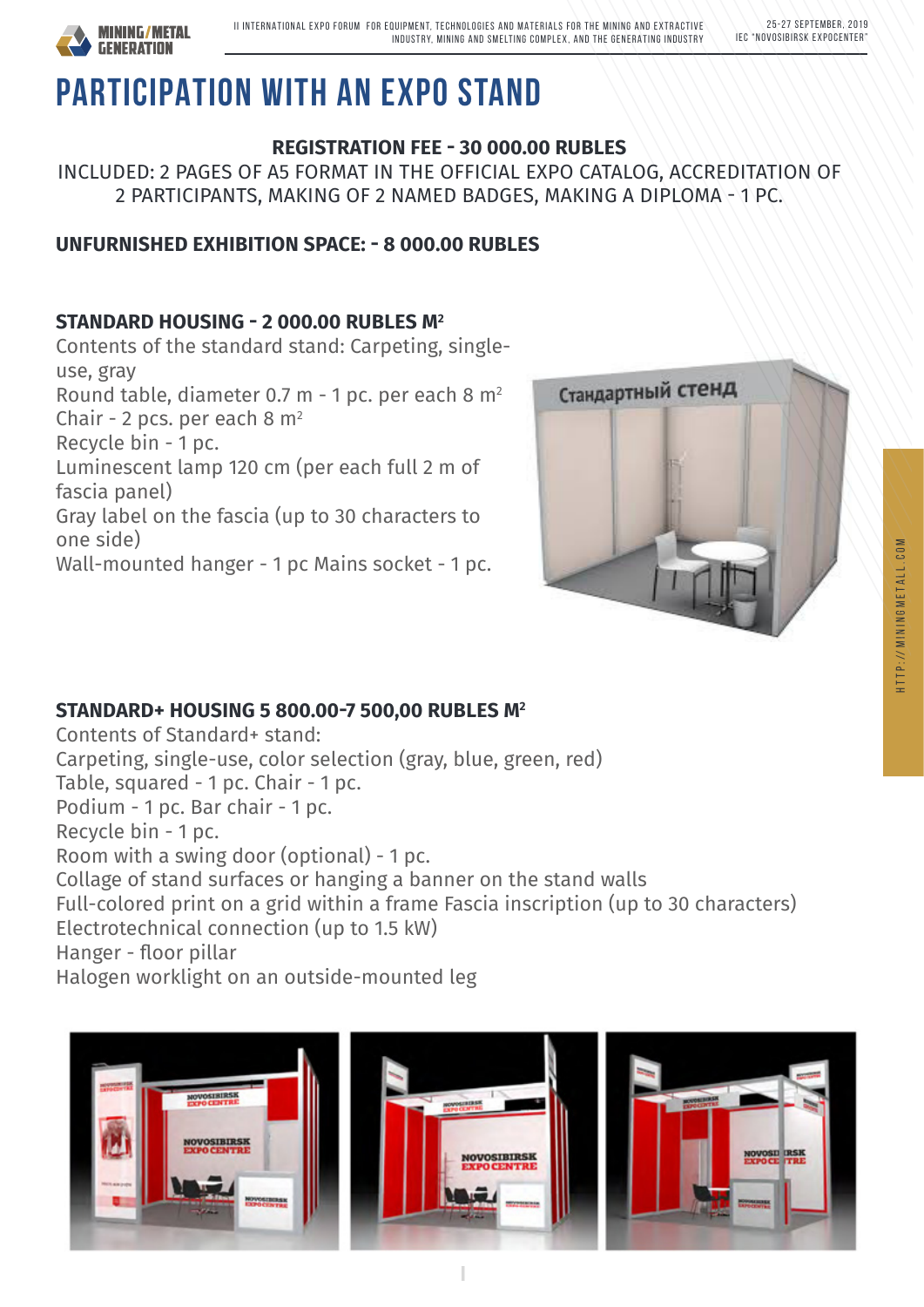

#### **INDIVIDUAL HOUSING - ON DEMAND**



#### **OUT-DOOR EXHIBIT - 6 000.00 RUBLES M2**

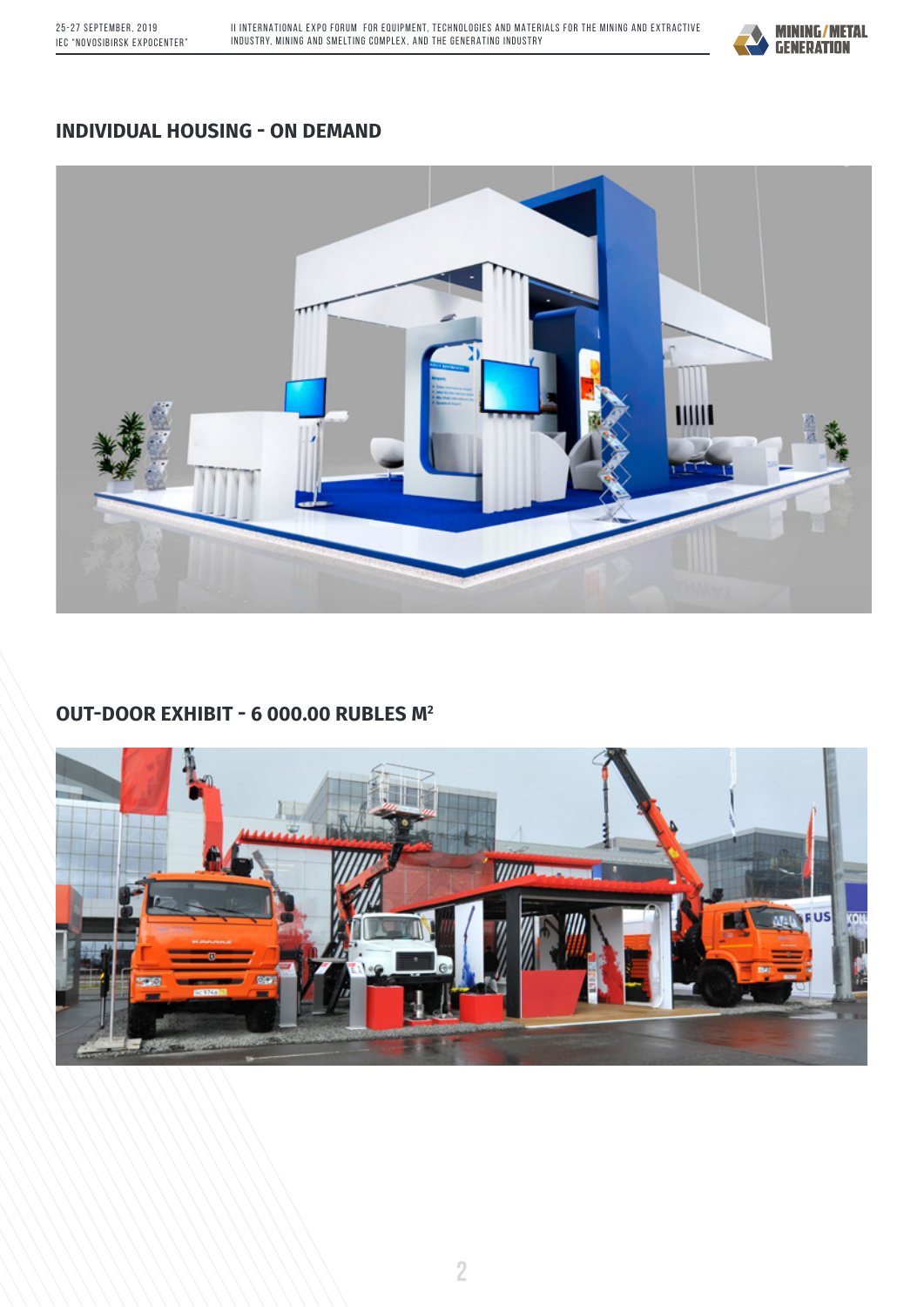

# **PARTICIPATION IN FORUM**

## **REGISTRATION FEE - 50 000.00 RUBLES**

Included: accreditation of 2 participants, making of 2 named badges, making a diploma - 1 pc., participation in round-table talks and conferences with reports



# **EXTRAMURAL PARTICIPATION - 25 000.00 RUBLES**

Included: 2 pages of A5 format in the official expo catalog, making a diploma - 1 pc.

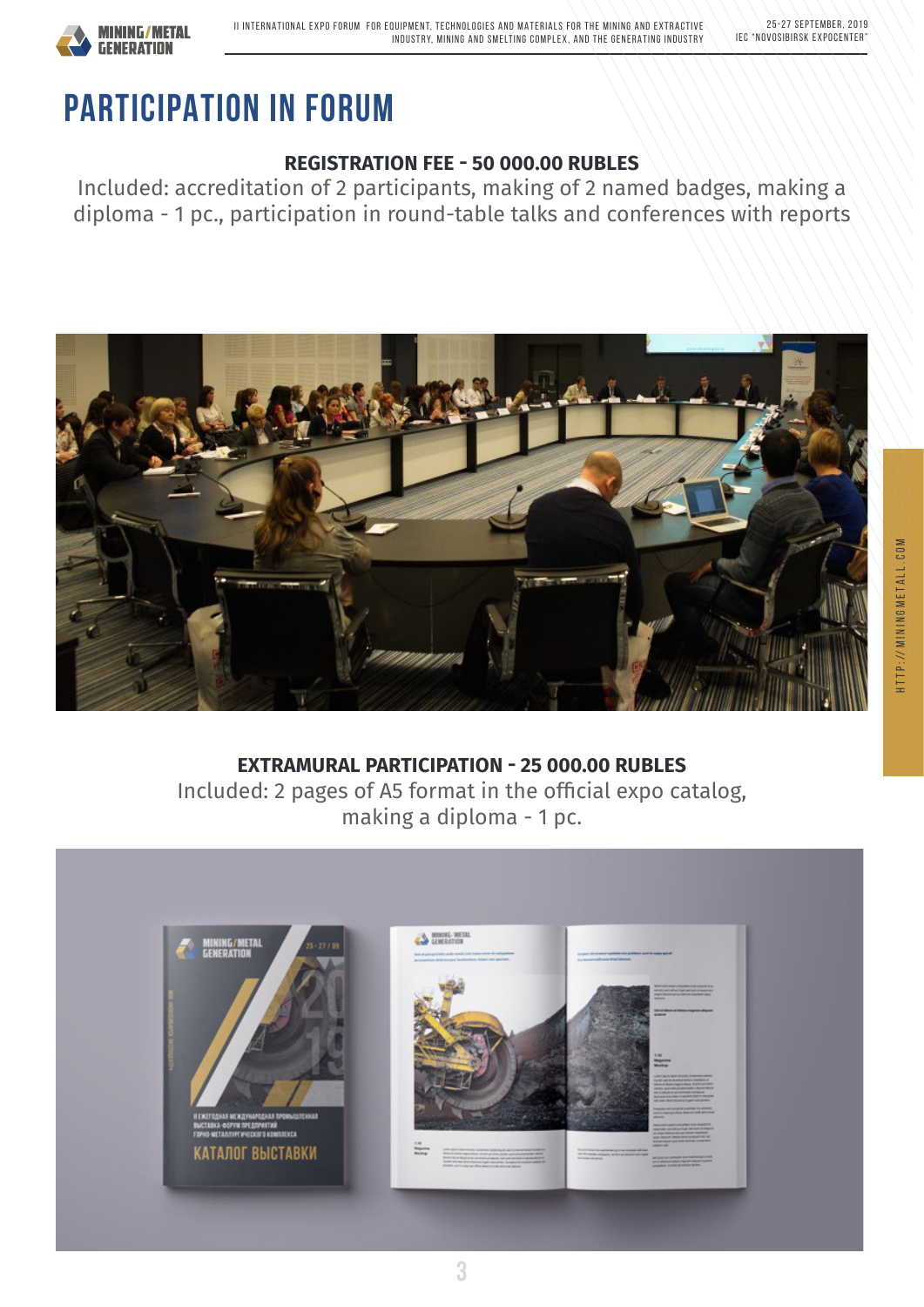

# **SPONSOR PACKAGES**

## **"PLATINUM" SPONSOR PACKAGE**

• Five invitation cards to participate in the Expo • Provision of an expo stand at the First or Second line

• Allocation of a sponsor logo in all printed advert materials and in invitation letters for the Expo participants • Allocation of info about the sponsor on a separate page of the "ММ19" web site

• Allocation of a sponsor logo in all electronic editions by information partners of the Expo • Exclusive right for the salutary address at the opening of "MM19"

• Allocation of the sponsor banner in the zone of Presidium in the conference hall

• Provision of a page in the Expo catalog to allocate the salutary address from sponsor to participants

•Two pages of advertising matter in the Expo catalog • Allocation of sponsor advert matter into packages of the Expo participants

• Allocation of company logo on the badges of the Expo participants

• Mailing a newsletter with the company advert matter using the database of the Expo participants • Allocation of company logo on the Expo notepad cover

• Allocation of company advertisements on the substrate for trays

• Allocation of company adverts on flags in the central hall of the Expo Center

• Allocation of company logo on banners in the city of Novosibirsk

• Special issue over RBC TV with the sponsor's coverage

## **2 500 000 RUB.**

### **"GOLDEN" SPONSOR PACKAGE**

• Four invitation tickets to participate in the Expo

• Allocation of a sponsor logo in all printed advert materials and in invitation letters for the Expo participants • Provision of an expo stand at the Second line

• Allocation of information about sponsor on a separate page of the web site "ММ19"

• Allocation of a sponsor logo in all electronic editions by information partners of the Expo

• Allocation of a sponsor's advert banner in the registration zone

• Provision of a half-page in the Expo catalog to

allocate the salutary address from sponsor to participants

• One page of advertising matter in the Expo catalog • Allocation of sponsor advert matter into packages of the Expo participants

• Allocation of company logo on the badges of the Expo participants

• Mailing a newsletter with the company advert matter using the database of the Expo participants • Allocation of company logo on the Expo notepad cover

## **1 500 000 RUB.**